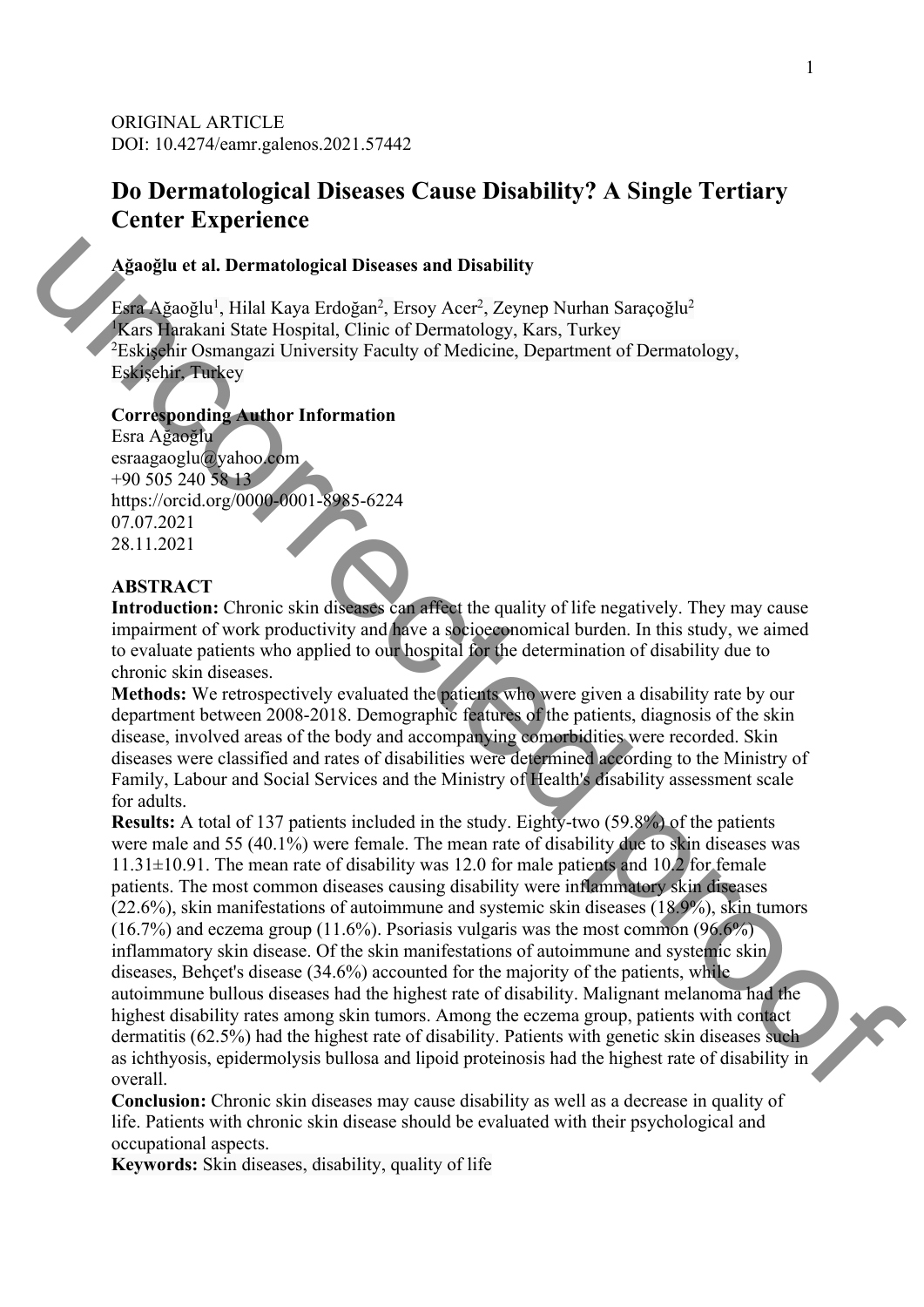#### **INTRODUCTION**

Skin diseases are very common and can affect individuals of all ages worldwide. Globally, skin conditions were reported the fourth leading cause of all human diseases. Although many of the skin diseases are not life-threatening, they may result in a significant burden on the quality of life, including psychosocial and economic impacts. The presence of skin diseases on visible areas of the body often lead to decreased self-confidence and social withdrawal. Symptoms such as pruritus, pain and fatigue due to the chronic dermatoses can also decrease the quality of life of the patients (1-4).

Occupational dermatoses also have a significant economic burden to the health care providers. Occupational dermatoses cause decreased work productivity and loss of work occasionally. Both the physical disability and cost of treatment contribute to the economic burden on society (4,5).

In this study, we aimed to evaluate patients who applied to our hospital for the assessment of disability due to chronic skin diseases.

### **METHODS**

We included patients with any skin disease who were admitted for the determination of disability due to chronic skin diseases to the health board of our hospital between 2008-2018. Patient files were evaluated retrospectively. Demographic features (age and gender) of the patients, the diagnoses of the skin diseases, involved areas of the body, accompanying comorbidities and disability rates given by our department were recorded.

Skin diseases were classified according to the Ministry of Family, Labour and Social Services and Ministry of Health's disability assessment scale for adults. Psoriasis vulgaris (PV) and lichen planus were evaluated in the inflammatory skin diseases group; while Behçet's disease (BD), connective tissue diseases, vasculitis, autoimmune bullous diseases, pyoderma gangrenosum and chronic graft-versus-host disease (GVHD) were included in the skin manifestations of immune and autoimmune systemic diseases. Hypertrophic scars and hemangiomas were classified in benign skin tumors, while malignant melanoma and squamous cell carcinoma were classified in malignant skin tumors. Contact dermatitis, atopic dermatitis and seborrheic dermatitis were grouped in the eczema group (6).

The study protocol was approved by xx Ethics Committee (approval number: 310, date: 25.12.2018).

#### **Statistical Analysis**

SPSS 22.0 software was used for data analysis. Continuous quantitative data were expressed as n, mean and standard deviation and qualitative data were expressed as n and median. **RESULTS** 

A total of 137 patients included in the study. Eighty-two (59.8%) of the patients were male and 55 (40.1%) were female. The mean age of the patients was  $40.75 \pm 14.06$  (range:6-71). The mean rate of disability due to the skin diseases was  $11.31\pm10.91$ . The mean rate of disability was 12% for male patients and 10.2% for female patients. Of the total percent disability, the most common diseases were inflammatory skin diseases (22.6%), skin manifestations of autoimmune and systemic skin diseases (18.9%), skin tumors (16.7%) and eczema group (11.6%). Thirty (96.6%) of 31 patients with inflammatory skin disease were PV. The most common comorbidities accompanying with PV were psoriatic arthritis (20%) and psychiatric disorders (16.6%). Persistent depressive disorder (dysthymia) was recorded as the most common (50.0%) psychiatric disorder in psoriasis patients. Symptoms ush as pointing, pain and Matigus due to the choosing dermatities can also decrease<br>signational dermations also have a significant concounts button to the bands one of the constrained properties. Computional derm

In the immune and autoimmune skin diseases group, BD (34.6%) constituted the majority of the patients, while the highest rate of disability was given to the autoimmune bullous diseases. Eye involvement was noted in 5 (55.5%) of the patients with BD. While 4 (44.4%) of the patients with BD had oral ulcers, 3 (33.3%) had both oral and genital ulcers. The most common comorbidities accompanying patients with BD were adjustment disorder (44.4%)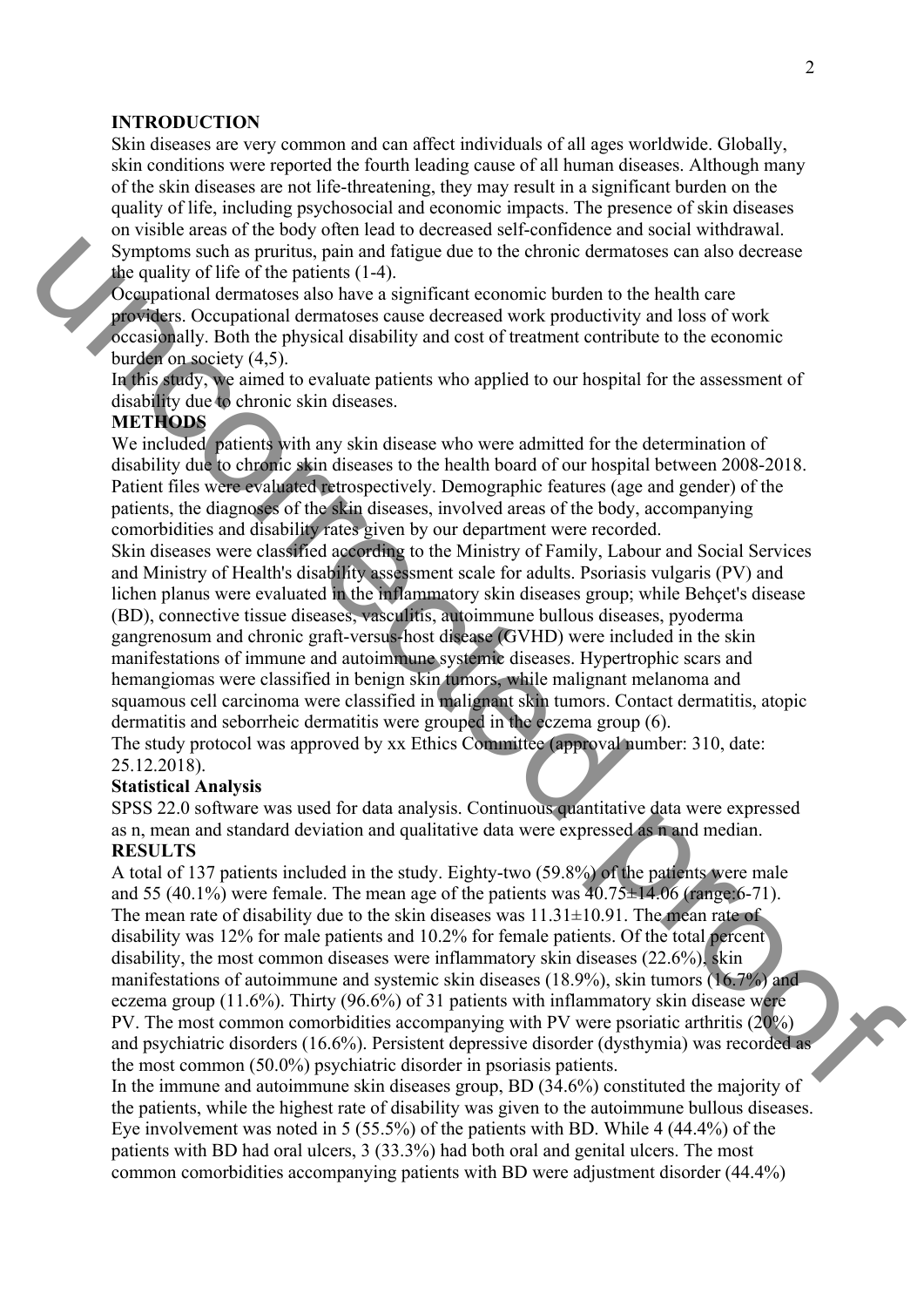and Crohn's disease (33.3%). Among the connective tissue diseases, 4 (66.6%) of the patients were cutaneous lupus erythematosus, while dermatomyositis and antiphospholipid antibody syndrome were recorded, each in one patient. Adjustment disorder was noted in 2 (50.0%) of the patients with cutaneous lupus erythematosus. Of the autoimmune bullous diseases, all of the patients were pemphigus vulgaris. Malignant skin neoplasms (6 patients) had the highest disability rates among skin tumors. Four (66.6%) of the patients had malignant melanoma and 2 (33.3%) of the patients had squamous cell carcinoma. Among the eczema group, patients with contact dermatitis  $(62.5\%)$  accounted the majority of the patients (Table-1). Six  $(60.0\%)$ of the patients with contact dermatitis had hand involvement.

Patients with genetic skin diseases such as ichthyosis, epidermolysis bullosa (EB) and lipoid proteinosis had the highest rate of disability in overall. After those with genetic skin diseases, patients with mycosis fungoides (MF) had the highest rate of disability in the less common diseases group (Table-2).

# **DISCUSSION**

Several studies focused on the clinical outcomes of dermatological diseases, however the economic and psychosocial aspects of the chronic dermatoses are poorly described. The direct cost of skin diseases are defined as medical care or hospitalization, while indirect costs to the society comprise sick leave, loss of productivity at work, impairment and unemployment (7- 9). Patients with chronic dermatoses often experience reduced working capacity due to the physical disability (4).

Psoriasis is a common chronic skin disease characterized with itching, scaling and disfiguring skin changes (10). There are many studies that revealed psoriasis negatively affects both the quality of life and work productivity (11-14). In a study of 369 severe psoriasis patients, approximately 60% of employed patients declared that they had reduced working capacity, and 34% of the patients who were not working indicated that the reason was due to psoriasis (11). Chan et al. (12) reported that 38% of the patients with psoriasis having difficulties to find a job, while 19% of the patients had impairment at work. Additionally, it was shown that the annual income from employment had decreased in patients with psoriasis compared to the normal population (14). In our study, the majority of the patients who applied for the assessment of disability were diagnosed with PV (21.8%).

It is also well known that psychosocial impacts of psoriasis decrease the quality of life. Patients with psoriasis often suffer from feelings of embarrassment, low self-esteem and fear of stigmatization. Accompanying psoriatic arthritis also increase the impairment and the functional impairment constitute a significant burden on patients' lives. Patients with psoriatic arthritis often experience chronic pain, fatigue and functional limitations which may predispose to psychiatric disorders (15). There are many studies revealed that patients with psoriasis are more susceptible to psychiatric disorders such as depression, anxiety and adjustment disorders (4,10,16,17). In our study, we detected psoriatic arthritis (20%) and psychiatric disorders (16.6%) as the most common comorbidities in psoriasis patients. Additionally persistent depressive disorder (dysthymia) was the most frequent psychiatric disorder in our psoriasis patients. 2(33,9%) of the partiest had quannous cell earenforma. Among the exeroma group particles<br>of the particles and the maintain (6.2.5%) accounted the mainting of the particles [Table I). Six (60.0%)<br>of the particles with cont

In our study, BD constituted the majority of the patients in the immune and autoimmune skin diseases group. BD is a chronic, inflammatory disorder characterized by mucocutaneous ulcers and the multisystemic involvement of ocular, musculoskeletal, vascular, gastrointestinal and central nervous systems. In BD, recurrent painful mucocutaneous ulcers and arthritis limit the daily life, however ocular, vascular and neurologic involvements increase morbidity and mortality (18). Epidemiological studies have shown that Turkey has the highest prevalence rate of BD in the world (19,20). Sut et al. (20) had evaluated the direct and indirect costs of the BD, and reported that indirect costs accounted for 32% of the total cost. Additionally, lost workdays were noted in 51 (43%) of the patients and those with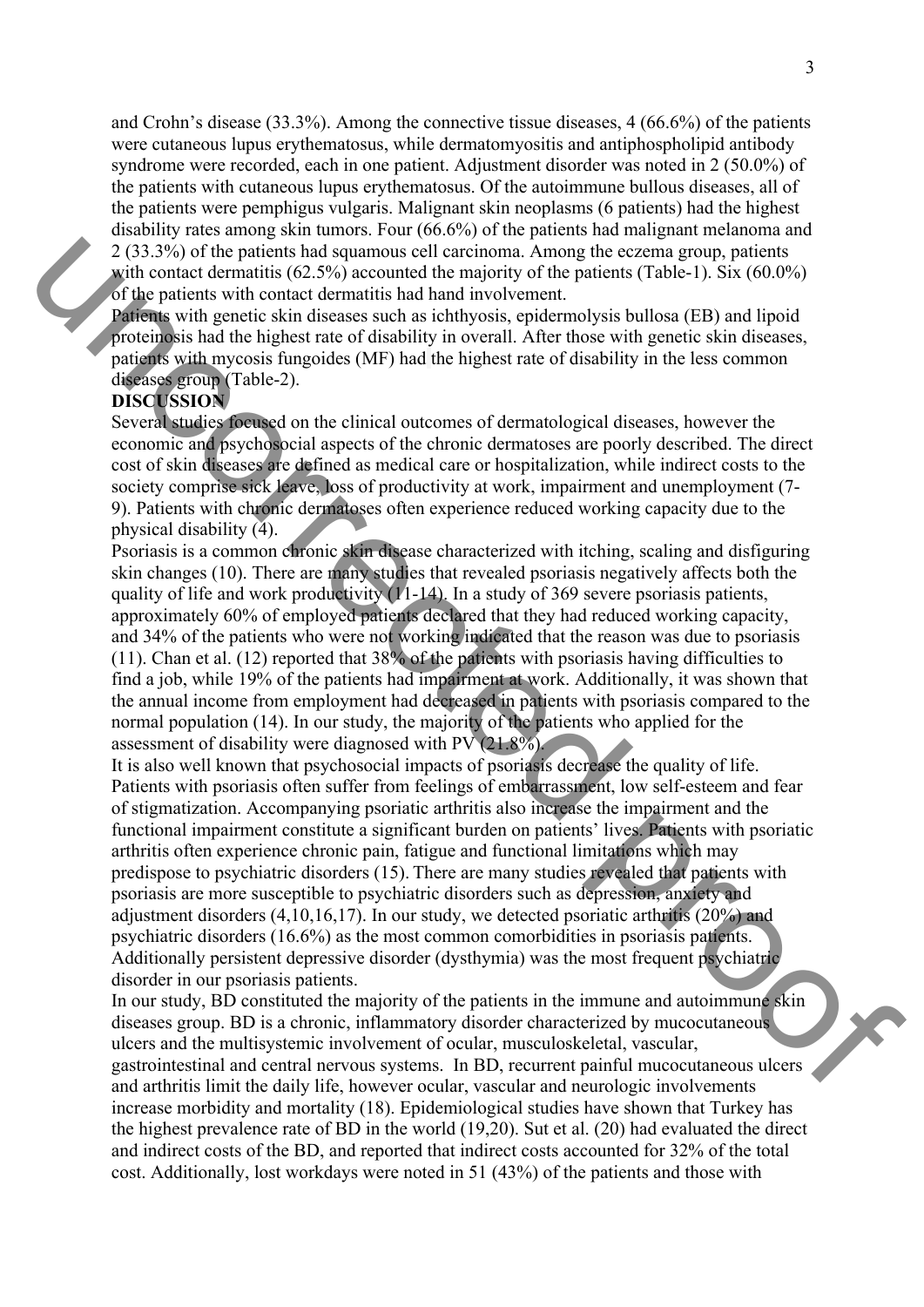ocular, vascular, neurological involvement had the highest rate of workday loss. Mumcu et al. (21) had reported that the impairment of daily activities were observed more prominently in patients with musculoskeletal involvement, while ocular involvement was found to be associated with decreased working hours.In our study, ocular disease was the most common systemic involvement in BD who applied for the assessment of disability.

Autoimmune bullous dermatoses are a group of disorders affecting the skin and mucous membranes. It is well documented that these group of diseases generally cause great impairment on quality of life. Painful mucocutaneous blisters and erosions lead to productivity loss of the patients (22,23). Brodzsky et al. (24) emphasized that pemphigus patients generally experience a temporary or permanent decrease in working ability. In another study, Heelan et al. (22) reported that approximately 50% of the patients with autoimmune bullous dermatoses were unemployed. In our study, in the immune and autoimmune skin diseases group, patients with pemphigus had higher rate of disability compared to the other diseases.

Recent studies showed that the annual incidence of malign skin tumors including malignant melanoma and non-melanoma skin cancers continue to increase. Given the loss of productivity, sick leave and early retirement due to skin cancers, it remain a significant economic burden to society (25,26). Most of the cases of melanoma are diagnosed at younger ages compared to the non-melanoma skin cancers and as the survival rates are increasing due to the early detection. This may lead to an increase some of challenges such as work disability, changing jobs and psychosocial problems in younger population (27,28). In our study, malignant skin tumors had higher disability rates compared to the benign skin neoplasms. Additionally, patients with malignant melanoma had higher disability rates than patients with squamous cell carcinoma.

 The personal and social outcomes of occupational contact dermatitis are work-related disability, reduced quality of life, increased health care costs and sometimes job change. Hand eczema constitutes approximately 80% of the occupational contact dermatitis (29). In a study of Meding et al. (30), they found that construction workers had a higher risk of disability pension due to eczema. In a long term follow up study of occupational hand eczema patients, it is reported that 34% of the patients had changed their occupation, while 25% of the patients had experienced unemployment or early retirement  $\overline{(31)}$ . Although the occupations of the patients could not be evaluated in our study, hand eczema was found the most common (60%) involvement in eczematous dermatitis patients who applied for a disability rate.

 As many of the genodermatoses persist throughout life, they have substantial physical and socioeconomical burden both on patient and on their families. It is well documented that genetic skin diseases such as EB and ichthyosis negatively affect the quality of life (32-35). Tabolli et al. (32) showed that the physical disability in EB cause more impairment than other dermatological diseases. Additionally, it has been shown that absenteeism in the workplace and daily time for skin care has a significant burden on the ichthyosis patients' lives (33). Our study also showed that patients with EB and ichthyosis had the highest rate of disability. MF is the most common form of cutaneous T-cell lymphomas. Even for patients in early stages, the disease may directly affect the quality of life. Patients with MF often experience limitation in daily activities, disturbed body perception, sleep disturbances and psychosocial stress (36-38). In a study of Demierre et al. (37), they reported that 94% of the patients with cutaneous T-cell lymphoma were worried about their disease and 55% of the patients declared that the disease interfere with their job capability which resulted in missed work days. The chronic course of the disease constitute also a substantial financial burden both for patients and societies. Although we have small number of patients with MF in our study, the disability rates of the patients were found to be high. membersos. It is well decomined that these group of discase specially earning the proposition of the proposition of the proof of the proposition of the proof of the proof of the proof of the proof of the proof of the proo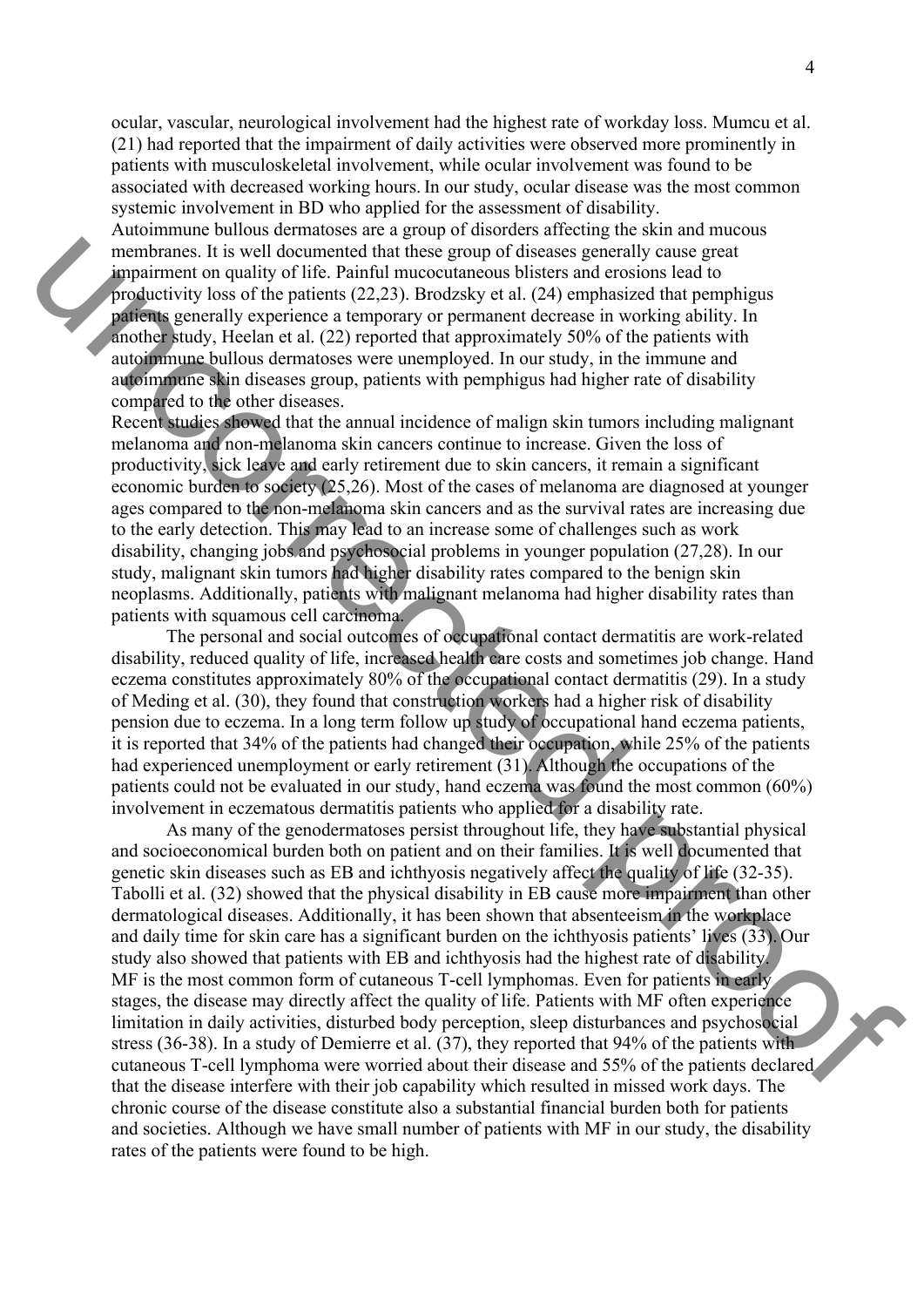To the best of our knowledge, this is the first study evaluating the disability related to dermatological diseases in our country. The limitations of our study are being a retrospective design and the small number of patients who had been admitted for the assessment of disability rate to our hospital.

## **CONCLUSION**

Our study demonstrates that chronic skin diseases may cause disability and have a socioeconomical burden. Since the psychological comorbidities often accompany skin diseases, the burden of the skin diseases may increase indirectly. Therefore, chronic skin diseases should be evaluated with their economic and psychological consequences as well as their physical outcomes. streamental burden. Since the psychological convolutions of<br>the since and space in the since the difference may increase indirectly. Therefore, chronic skinning<br>streamental the evaluated with their connomic and psychologi

## **REFERENCES**

- 1. Hay RJ, Fuller LC. The assessment of dermatological needs in resource-poor regions. Int J Dermatol 2011;50:552-7.
- 2. Hay RJ, Johns NE, Williams HC, Bolliger IW, Dellavalle RP, Margolis DJ, et al. The global burden of skin disease in 2010: an analysis of the prevalence and impact of skin conditions. J Invest Dermatol 2014;134:1527-34.
- 3. Yosipovitch G, Goon A, Wee J, Chan YH, Goh CL. The prevalence and clinical characteristics of pruritus among patients with extensive psoriasis. Br J Dermatol 2000;143:969-73.
- 4. Hong J, Koo B, Koo J. The psychosocial and occupational impact of chronic skin disease. Dermatol Ther 2008;21:54-9.
- 5. Amado A, Taylor JS. Women's occupational dermatologic issues. Dermatol Clin 2006;24:259-69.
- 6. Resmî Gazete Özürlülük Ölçütü, Sınıflandırması ve Özürlülere Verilecek Sağlık Kurulu Raporları Hakkında Yönetmelik, Ek-2 . T.C. Resmi Gazete, Sayı: 30692. 20.02.2019.
- 7. Ibler KS, Jemec GB. Permanent disability pension due to skin diseases in Denmark 2003- 2008. Acta Dermatovenerol Croat 2011;19:161-4.
- 8. Basra MKA, Shahrukh M. Burden of skin diseases. Expert Rev Pharmacoecon Outcomes Res 2009;9:271-83.
- 9. Lim YL, Goon A: Occupational skin diseases in Singapore 2003-2004: an epidemiologic update. Contact Dermatitis 2007;56:157-9.
- 10. Feldman S, Behnam SM, Behnam SE, Koo JY. Involving the patient: impact of inflammatory skin disease and patient-focused care. J Am Acad Dermatol 2005;53:78-85.
- 11. Finlay AY, Coles EC. The effect of severe psoriasis on the quality of life of 369 patients. Br J Dermatol 1995;132:236-44.
- 12. Chan B, Hales B, Shear N, Ho V, Lynde C, Poulin Y, et al. Work-related lost productivity and its economic impact on Canadian patients with moderate to severe psoriasis. J Cutan Med Surg 2009;13:192-7.
- 13. Kimball AB, Yu AP, Signorovitch J, Xie J, Tsaneva M, Gupta SR, et al. The effects of adalimumab treatment and psoriasis severity on self-reported work productivity and activity impairment for patients with moderate to severe psoriasis. J Am Acad Dermatol 2012;66:e67-6.
- 14. Thomsen SF, Skov L, Dodge R, Hedegaard MS, Kjellberg J. Socioeconomic costs and health inequalities from psoriasis: a cohort study. Dermatology 2019;235:372-9.
- 15. Gudu T, Gossec L. Quality of life in psoriatic arthritis. Expert Rev Clin Immunol 2018; 14:405-17.
- 16. Seyhan M, Aki T, Karincaoglu Y, Ozcan H. Psychiatric morbidity in dermatology patients: Frequency and results of consultations. Indian J Dermatol 2006;51:18-22.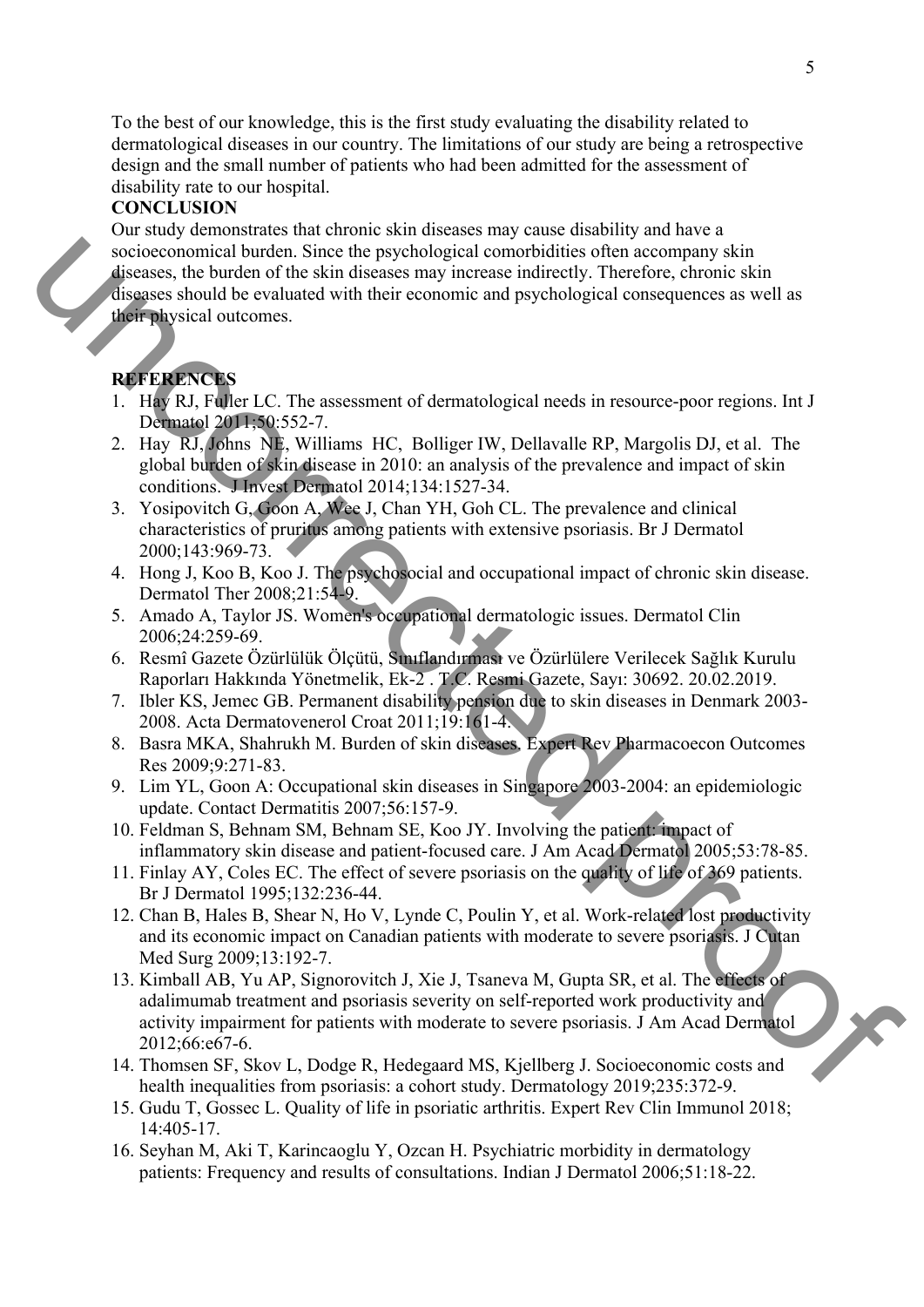- 17. Erdogan HK, Altinoz AE, Acer E, Saracoglu ZN, Bilgin M. Evaluation of anxiety sensitivity in patients with psoriasis. Dermatol Sin 2019;37:28-32.
- 18. Hatemi G, Merkel PA, Hamuryudan V, Boers M, Direskeneli H, Aydin SZ, et al. Outcome measures used in clinical trials for Behçet syndrome: a systematic review. J Rheumatol 2014;41:599-612.
- 19. Idil A, Gurler A, Boyvat A, Çaliskan D, Özdemir Ö, Işik A, et al. The prevalence of Behçet's disease above the age of 10 years. The results of a pilot study conducted at the Park Primary Health Care Center in Ankara, Turkey. Ophthalmic Epidemiol 2002;9:325- 31. Beher's dissearce above the age of 10 years. The results of a plus candy conducted at the Park Phinary Relative Gerecter in Ankara, Turkey, Ophthalmic Epidemial 2002;9:225<br>
21. Morecut is the Number of the Apart 11, et al
	- 20. Sut N, Seyahi E, Yurdakul S. A cost analysis of Behcet's syndrome in Turkey. Rheumatology 2007;46:678-82.
	- 21. Mumcu G, Lehimci F, Fidan Ö, Gük H, Alpar U, Ünal AU, et al. The assessment of work productivity and activity impairment in Behçet's disease. Turkish Journal of Medical Sciences 2017;47:535-41.
	- 22. Heelan K, Hitzig SL, Knowles S, Drucker AM, Mittmann N, Walsh S, et al. Loss of Work Productivity and Quality of Life in Patients With Autoimmune Bullous Dermatoses. J Cutan Med Surg 2015;19:546-54.
	- 23. Penha MA, Farat JG, Miot HA, Catharino SR, Barraviera S. Quality of life index in autoimmune bullous dermatosis patients. An Bras Dermatol 2015;90:190-4.
	- 24. Brodszky V, Tamási B, Hajdu K, Péntek M, Szegedi A, Sárdy M, et al. Disease burden of patients with pemphigus from a societal perspective. Expert Rev Pharmacoecon Outcomes Res 2020;28;1-9.
	- 25. Lens MB, Dawes M. Global perspectives of contemporary epidemiological trends of cutaneous malignant melanoma. Br J Dermatol 2004;150:179-85.
	- 26. Guy GP, Ekwueme DU. Years of potential life lost and indirect costs of melanoma and non-melanoma skin cancer: a systematic review of the literature. PharmacoEconomics 2011; 29, 863-74.
	- 27. Holterhues C, Cornish D, van de Poll-Franse LV, Krekels G, Koedijk F, Kuijpers D, et al. Impact of melanoma on patients' lives among 562 survivors: a Dutch population-based study. Arch Dermatol 2011;147:177-85.
	- 28. Holterhues C, Hollestein LM, Nijsten T, Koomen ER, Nusselder W, de Vries E. Burden of disease due to cutaneous melanoma has increased in the Netherlands since 1991. Br J Dermatol 2013;169:389-97.
	- 29. Belsito DV. Occupational contact dermatitis: etiology, prevalence, and resultant impairment/disability. J Am Acad Dermatol 2005;53:303-13.
	- 30. Meding B, Wrangsjö K, Burdorf A, Jarvholm B. Disability Pensions due to Skin Diseases: A Cohort Study in Swedish Construction Workers. Acta Derm Venereol 2016;96:232-6.
	- 31. Mälkönen T, Alanko K, Jolanki R, Luukkonen R, Aalto-Korte K, Lauerma A, et al*.* Longterm follow-up study of occupational hand eczema. Br J Dermatol 2010;163:999-1006.
	- 32. Tabolli S, Sampogna F, Di Pietro C, Paradisi A, Uras C, Zotti P, et al. Quality of life in patients with epidermolysis bullosa. Br J Dermatol 2009;161:869-77.
	- 33. Dreyfus I, Pauwels C, Bourrat E, Bursztejn AC, Maruani A, Chiaverini C, et al. Burden of inherited ichthyosis: a French national survey. Acta Derm Venereol 2015;95:326-8.
	- 34. Margari F, Lecce PA, Santamato W, Ventura P, Sportelli N, Annicchiarico G, et al**.** Psychiatric symptoms and quality of life in patients affected by epidermolysis bullosa. J Clin Psychol Med Settings 2010;17:333-39.
	- 35. Angelis A, Tordrup D, Kanavos P. Socio-economic burden of rare disease: A systematic review of cost of illness evidence. Health Policy 2015;119:964-79.
	- 36. Herbosa CM, Semenov YR, Rosenberg AR, Mehta-Shah N, Musiek AC. Clinical severity measures and quality-of-life burden in patients with mycosis fungoides and Sézary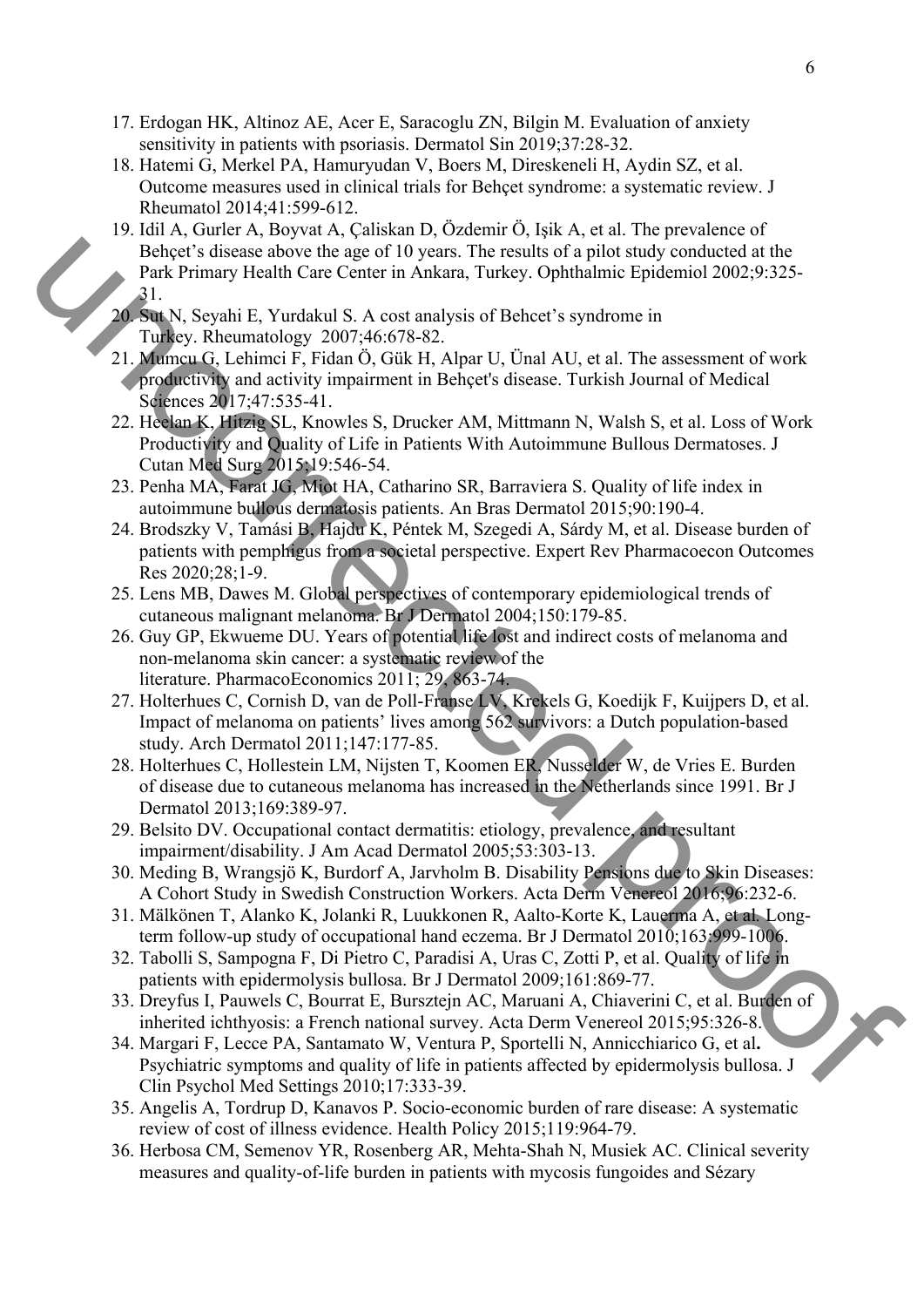syndrome: comparison of generic and dermatology-specific instruments. J Eur Acad Dermatol Venereol 2020;34:995-1003.

- 37. Demierre MF, Gan S, Jones J, Miller DR. Significant impact of cutaneous T-cell lymphoma on patients' quality of life: results of a 2005 National Cutaneous Lymphoma Foundation Survey. Cancer 2006;107:2504-11.
- 38. Engin B, Keçici AS, Uzun AÖ, Yalçın M. Psychiatric comorbidity, depression, and anxiety levels and quality of life of the patients with mycosis fungoides. Dermatol Ther 2020;33:e13922.  $\mathcal{C}_{\mathcal{A}_{\text{int}}}$

| anxiety levels and quality of life of the patients with mycosis fungoides. Dermatol Ther<br>2020;33:e13922. |                                            |                            |                                  |                               |
|-------------------------------------------------------------------------------------------------------------|--------------------------------------------|----------------------------|----------------------------------|-------------------------------|
|                                                                                                             |                                            |                            |                                  |                               |
| Table 1: The distribution of the disability rates in the most common disease groups                         |                                            |                            |                                  |                               |
| Disease groups (the most common)                                                                            |                                            |                            | Number of<br>patients<br>$n$ (%) | Mean rate<br>of<br>disability |
| <b>Inflammatory skin diseases</b><br>Psoriasis vulgaris                                                     |                                            |                            | 30 (96.7%)                       | 12.5                          |
|                                                                                                             | Lichen planus                              |                            |                                  | 5.0                           |
| Skin manifestations of immune and<br>autoimmune systemic diseases                                           |                                            | Behçet's disease           |                                  | 15.0                          |
|                                                                                                             |                                            | Connective tissue diseases |                                  | 13.3                          |
|                                                                                                             | Vasculitis                                 |                            |                                  | 8.0                           |
|                                                                                                             | Autoimmune bullous diseases<br>(Pemphigus) |                            | $3(11.5\%)$                      | 30.0                          |
|                                                                                                             |                                            | Pyoderma gangrenosum       |                                  | 5.0                           |
|                                                                                                             |                                            | Chronic GVHD               |                                  | 10.0                          |
| <b>Skin tumors</b>                                                                                          | Benign skin                                | Hypertrophic scar          | $12(52.1\%)$                     | 5.4                           |
|                                                                                                             | neoplasms                                  | Hemangioma                 | 5(21.7%)                         | 8.0                           |
|                                                                                                             | Malignant skin<br>neoplasms                | Malignant<br>melanoma      | $4(17.3\%)$                      | 15.0                          |
|                                                                                                             |                                            | Squamous cell<br>carcinoma | $2(8.6\%)$                       | 10.0                          |
|                                                                                                             | Contact dermatitis                         |                            | $10(62.5\%)$                     | 7.0                           |
| <b>Eczematous dermatitis</b>                                                                                | Atopic dermatitis                          |                            | 3(18.7%)                         | 3.3                           |
|                                                                                                             |                                            | Seborrheic dermatitis      |                                  | 1.6                           |
| GVHD: Graft versus host disease                                                                             |                                            |                            |                                  |                               |
|                                                                                                             |                                            |                            |                                  |                               |
| Table 2: The distribution of the disability rates in the less common disease groups                         |                                            |                            |                                  |                               |
| Disease groups (the less common)                                                                            |                                            |                            | Number of<br>patients            | Mean rate<br>of               |
|                                                                                                             |                                            |                            | $n(^{0}/_{0})$<br>3(37.5%)       | disability<br>$40.0^{\circ}$  |
|                                                                                                             | Ichthyosis                                 |                            |                                  |                               |

| Table 2: The distribution of the disability rates in the less common disease groups<br>Disease groups (the less common) |                       | Number of                  | Mean rate        |
|-------------------------------------------------------------------------------------------------------------------------|-----------------------|----------------------------|------------------|
|                                                                                                                         |                       | patients<br>$n(^{0}/_{0})$ | of<br>disability |
| <b>Genetically transmitted skin diseases</b>                                                                            | Ichthyosis            | 3(37.5%)                   | $40.0\text{V}$   |
|                                                                                                                         | Keratoderma           | $2(25.0\%)$                | 17.5             |
|                                                                                                                         | Epidermolysis bullosa | $1(12.5\%)$                | 40.0             |
|                                                                                                                         | Neurofibromatosis     | $1(12.5\%)$                | 10.0             |
|                                                                                                                         | Lipoid proteinosis    | $(12.5\%)$                 | 30.0             |